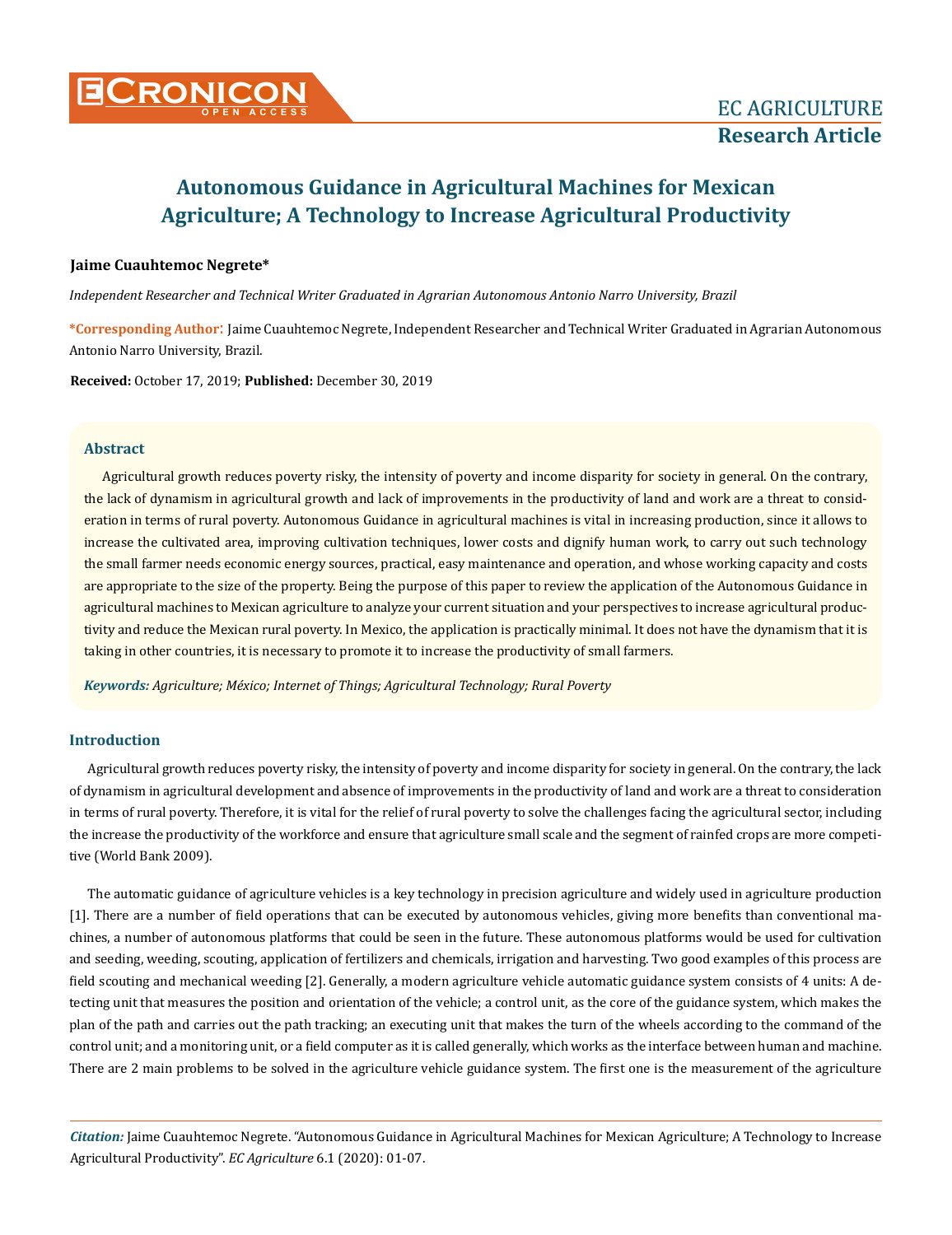02

vehicle's working conditions, such as its position, heading, speed and wheel angle, among which the most important is the position measurement. There are 2 kinds of position measurement methods: One is the relative method, such as measuring the vehicle's position relative to a guidance baseline based on machine vision; the other is the absolute method, such as measuring the vehicle's absolute position on the earth based on the Global Navigation Satellite System. As the agriculture vehicle automatic guidance system is working in the field, the complicated and non-structured environment makes none of the measurement methods working well all the time. So the multisensor data fusion is brought into sharp focus by researchers. By combining measuring data from different sensors with some data fusing methods, such as Kalman filter, particle filter, H∞ filter, and intelligent methods, the measurement accuracy is improved. The integrated navigation systems are mainly GPS/INS, GPS/DR and INS/CNS. The second problem is agriculture modeling and path tracking control methods. Most of the path tracking control algorithms use kinematics models. The two-wheel model is the most frequently used model, in which an agriculture vehicle is regarded as a two-wheel vehicle and its pose is described by its geographical coordinates, heading, wheel angle and speed. Dynamics models based on the Newton second law are another kind of model commonly used [1].

Summarizing, the only way to reverse the situation of extreme poverty in rural areas in Mexico is through new technologies, in the world there is a revolution in the application of this technology in agricultural and livestock production, livestock, this being the purpose of this paper to review the application of the autonomous guidance of agricultural machines to Mexican agriculture to analyze your current situation and your perspectives to increase agricultural productivity and reduce the Mexican rural poverty.

## **Materials and Methods**

A through search was made on the use of the internet in agriculture, using the databases of universities, research centers, scientific journals, the use of the same internet being relevant.

| Aditya <sup>[3]</sup> | An IoT controlled Agri-Rover for automatic seeding was developed, based on the development of<br>IoT control system and conceptual design of Agri-Rover,                                                                                                                                                                                                   | India             |
|-----------------------|------------------------------------------------------------------------------------------------------------------------------------------------------------------------------------------------------------------------------------------------------------------------------------------------------------------------------------------------------------|-------------------|
| Kvíz $[4]$            | Evaluates agricultural operator's stress, mental strain and generally fighting with driving difficul-<br>ties during operating agricultural machinery sets by means of a heart rate indicator. Different driv-<br>ers driving different tractors with implements were chosen and evaluated during different field<br>jobs, namely soil tillage and sowing. | Czech<br>republic |
| Bettio <sup>[5]</sup> | Comparing the autopilot system with manual pilot in open curve $(T1)$ and closed curve $(T2)$ , in<br>the wheat sowing operation. The tests were performed with a set (tractor + seeder) equipped<br>with integrated hydraulic autopilot and enabled to the RTX Center Point <sup>®</sup> correction signal.                                               | <b>Brazil</b>     |
| Blackmore [2]         | Proposes some system requirements for a small autonomous tractor that<br>includes some physical attributes as well as behavioural traits in certain conditions or contexts.<br>The tractor should be physically small, lightweight, reliable, have good real time communication<br>facilities and be managed easily, especially under fleet management.    | Den-<br>mark      |
| Santos [6]            | Evaluate the variability of quantitative losses of peanut mechanized digging with use the autopi-<br>lot, using the Statistical Process Control.                                                                                                                                                                                                           | <b>Brazil</b>     |
| Seido [7]             | Proposed system there is a soil-engaging sensing arm to follow a furrow made in previous pass<br>and first driver                                                                                                                                                                                                                                          | Iran              |
| Santos (2017)         | Evaluated the main errors arising from peanut sowing operation performed with an auto-steer<br>guidance system by an RTX signal, using the Statistical Process Control techniques                                                                                                                                                                          | Brazil            |

#### **Literature Review**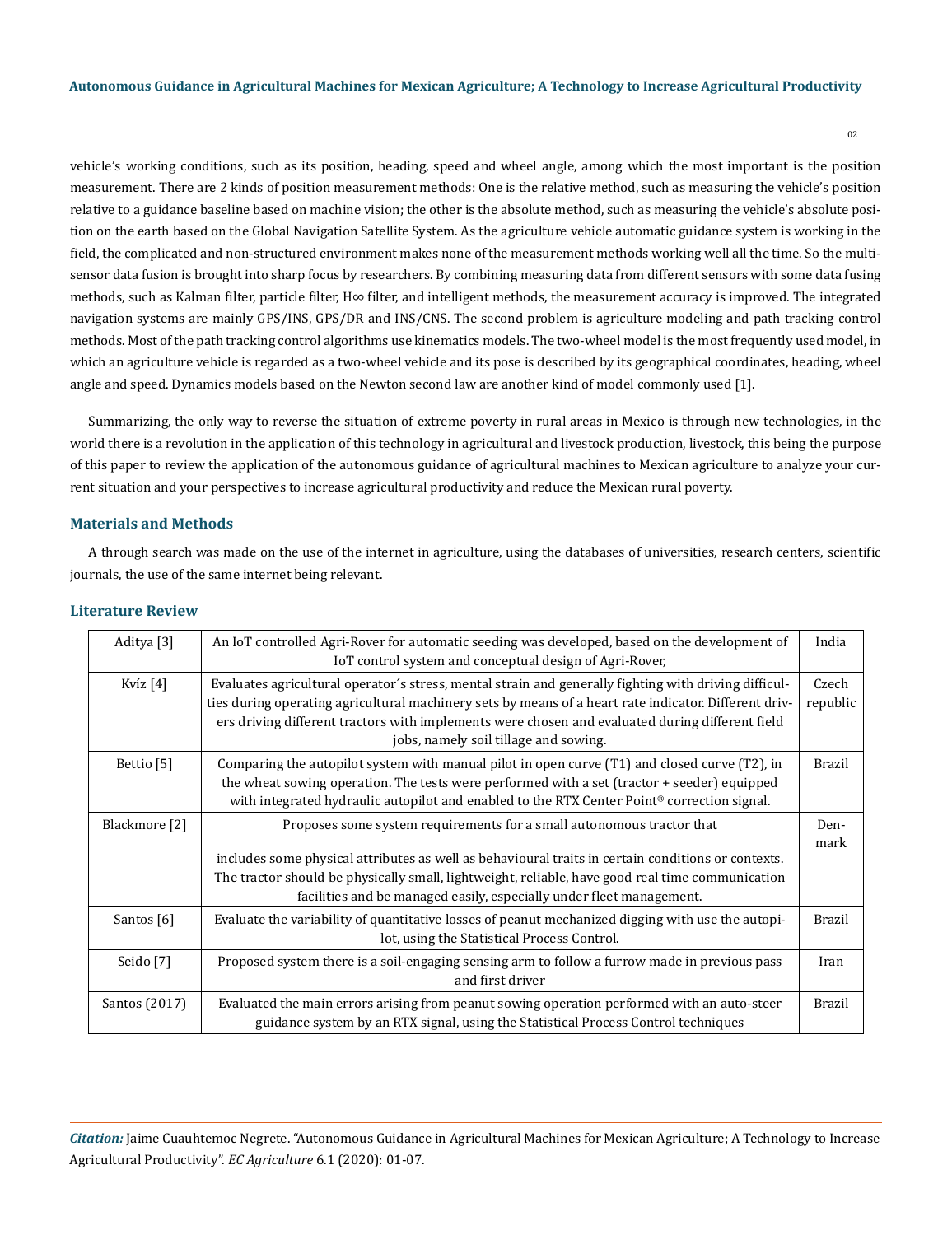| Santos (2018)         | Analyse the quality of peanut sowing using automatic routing in two paths, curved and rectilinear,<br>based on the error of parallelism and execution error, through statistical process control                                                                                                                                                                                                                                                                                                                                                                                                   | Brazil        |
|-----------------------|----------------------------------------------------------------------------------------------------------------------------------------------------------------------------------------------------------------------------------------------------------------------------------------------------------------------------------------------------------------------------------------------------------------------------------------------------------------------------------------------------------------------------------------------------------------------------------------------------|---------------|
| Yin $[8]$             | Develop an autonomous navigation system that automatically guided a rice transplanter working<br>along predetermined paths in the field. The rice transplanter used in this research was commer-<br>cially available and originally manually-operated. An automatic manipulating system was devel-<br>oped instead of manual functions including steering, stop, going forward and reverse.                                                                                                                                                                                                        | China         |
| Wang [9]              | Explore a precise and efficient in-field coordination method to realize flow-shop scheduling for<br>farm machinery fleet equipped with RTK-GNSS based auto-steering system. The new method is<br>based on                                                                                                                                                                                                                                                                                                                                                                                          | China         |
|                       | three-dimensional coordinate system (XYZ), within which the concept of field, operation strip, and<br>operation task were defined.                                                                                                                                                                                                                                                                                                                                                                                                                                                                 |               |
| Yin $[8]$             | Develop an electrohydraulic steering control system used for automatically guided agricultural<br>tractors.                                                                                                                                                                                                                                                                                                                                                                                                                                                                                        | China         |
| Nagasaka [10]         | Developed a new Global Positioning System (GPS) guided rice transplanter. We developed GPS and<br>IMU guided rice transplanter in previous researches. Those were guided with GPS position data<br>and inertia measurement unit (IMU) direction data                                                                                                                                                                                                                                                                                                                                               | Japan         |
| Czechlowski<br>$[11]$ | Presents the application of a high precision positioning system ASG-EUPOS and its service NAW-<br>GEO for agricultural machines positioning. A measurement set was mounted on a cereal combine<br>harvester and consisted of a GNSS antenna and receiver with a GSM modem for RTK corrections<br>transfer.                                                                                                                                                                                                                                                                                         | Poland        |
| <b>Baio</b> [12]      | Compare the accuracy achieved by an auto guidance system driving the passes of a sugar cane<br>planter machine over the field versus the manual system, compare the operational field capacity<br>and compare the operational efficiency.                                                                                                                                                                                                                                                                                                                                                          | <b>Brazil</b> |
| Nagasaka [13]         | Development of an automated rice transplanter guided by a global positioning system and an<br>inertia measurement unit using the controller area network bus.                                                                                                                                                                                                                                                                                                                                                                                                                                      | Japon         |
| Huizi [14]            | Put forward the detection algorithms of the operation routes of the corn harvester and the judge-<br>ment of the end of the corn field by analyzing the different color features of the visual navigation<br>image                                                                                                                                                                                                                                                                                                                                                                                 | China         |
| Zhiqiang [15]         | Novel test method based on virtual reality for binocular vision based guidance system was<br>presented. A virtual system was built with this method. The virtual test system is composed of<br>the modules of test scene, physics engine of tractor, and control of path tracking. The test scene<br>module consists of crop rows, road and four-wheel tractor, which provides image data for pathway<br>detection and road roughness for the tractor. Models of the test scene were created with 3ds Max<br>and Multigen-Creator as modeling tools and with Vege Prime as visual simulation tool. | China         |
| Shuang [16]           | An automatic navigation path searching method of agricultural machinery based on GNSS (global<br>navigation satellite system) was proposed.                                                                                                                                                                                                                                                                                                                                                                                                                                                        | China         |
| Wanzhi [17]           | Improve the precision of navigation control system for agricultural vehicle, an intelligent method<br>of path tracking based on linear time-varying model predictive control is proposed.                                                                                                                                                                                                                                                                                                                                                                                                          | China         |
| Aghkhani [18]         | Was developed an interchangeable system, with fairly low cost, and moderate technological re-<br>quirements, constructed and tested which can be installed on most agricultural tractors, and other<br>off-road, self-propelled machineries.                                                                                                                                                                                                                                                                                                                                                       | Iran          |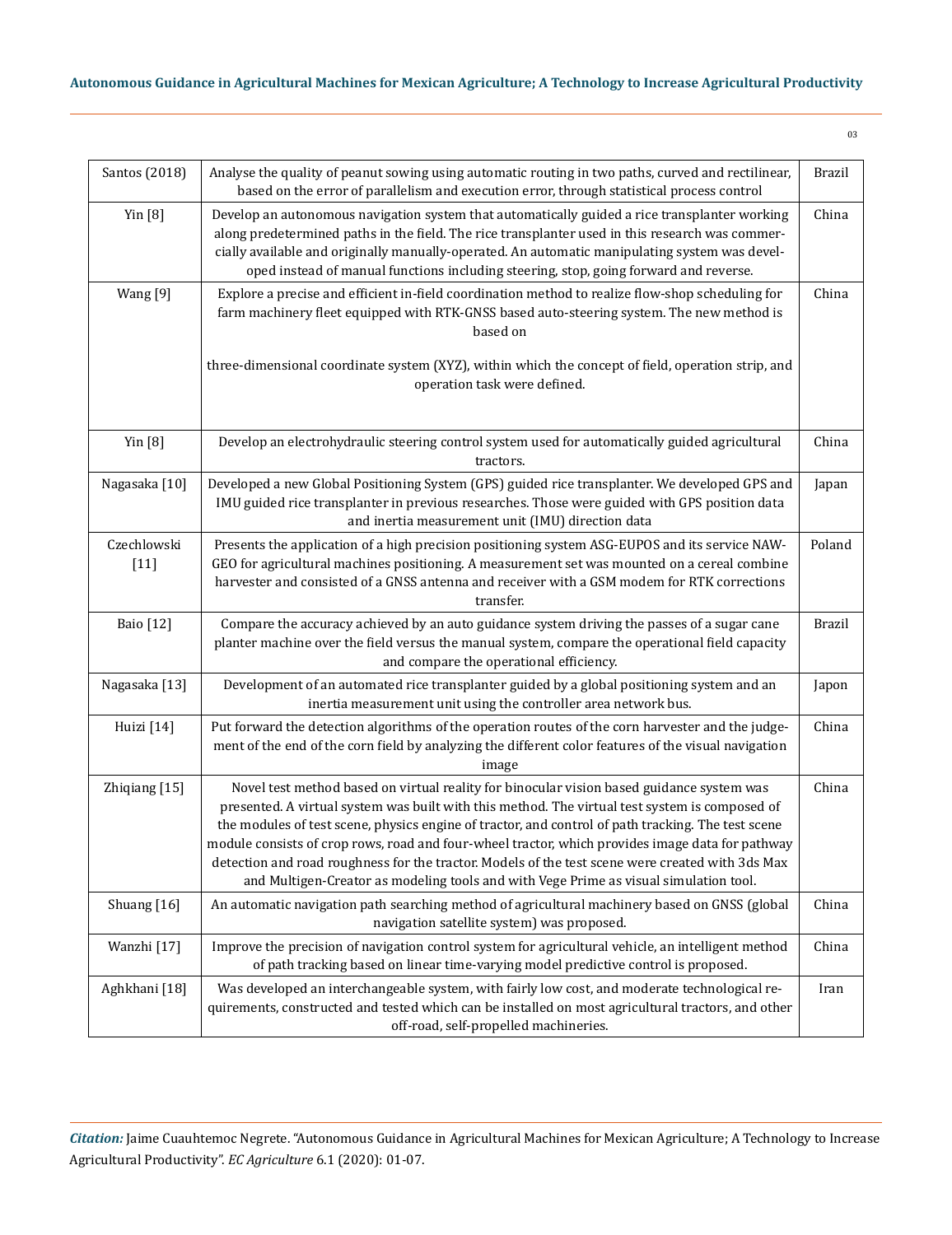| ٦      | ٠<br>전 사 |  |
|--------|----------|--|
| $\sim$ |          |  |

| <b>Bell T</b> [19]        | Automatic Tractor Guidance using carrier-phase differential GPS                                                                                                                                                                                                                                                                                                                                                                                                             | <b>USA</b>    |
|---------------------------|-----------------------------------------------------------------------------------------------------------------------------------------------------------------------------------------------------------------------------------------------------------------------------------------------------------------------------------------------------------------------------------------------------------------------------------------------------------------------------|---------------|
| Bettio <sup>[5]</sup>     | Compare errors in sowing operation in two tractor steering systems: manual pilot and autopilot.                                                                                                                                                                                                                                                                                                                                                                             | <b>Brazil</b> |
| Abidine                   | explored the effectiveness of an autoguidance system based on a real-time kinematic global posi-<br>tioning system (RTK GPS) accurate to the centimeter (about halfinch) in agricultural production                                                                                                                                                                                                                                                                         | <b>USA</b>    |
| Yangjie [20]              | puts forward a method of SINS/GNSS position velocity loose combination navigation by the data<br>fusion, through EKF, of SINS and GNSS. And the feasibility of this method is verified by experi-<br>ments.                                                                                                                                                                                                                                                                 | China         |
| Fernandes <sup>[21]</sup> | Comparative analysis of systems of direction in the operation of spraying by land.                                                                                                                                                                                                                                                                                                                                                                                          | <b>Brazil</b> |
| <b>Baldo</b> [22]         | Speed and direction control between two agricultural vehicles.                                                                                                                                                                                                                                                                                                                                                                                                              | <b>Brazil</b> |
| Oliveira [23]             | Evaluate the performance of the use of some auto-guidance systems in sugarcane and citrus.<br>In sugarcane the objective was to evaluate the accuracy of autoguidance system in the furrows<br>opening. In citrus the target was to evaluate the accuracy of auto-guidance systems in the opening<br>furrows for transplanting and to analyze the operational and economical performance of an auto-<br>guidance system compared                                            | <b>Brazil</b> |
| Santos <sup>[6]</sup>     | Quality of mechanized agricultural operations in peanut cultivation using automatic steering                                                                                                                                                                                                                                                                                                                                                                                | <b>Brazil</b> |
| Goehl [24]                | Precision seeding and controlled traffic use in agricultural machines: case study                                                                                                                                                                                                                                                                                                                                                                                           | <b>Brazil</b> |
| Fu [25]                   | The method for support agricultural priority drivers manually operated steering are proposed,<br>and the electro-hydraulic automatic steering scheme is designed.                                                                                                                                                                                                                                                                                                           | China         |
| <b>Baio</b> [12]          | Evaluate the accuracy, the cane loss and the operational field efficiency achieved by an auto-guid-<br>ance system used to guide a sugar cane harvester over the field when compared to a manually-<br>guided machine                                                                                                                                                                                                                                                       | <b>Brazil</b> |
| Pajares [26]              | Provides guidelines for selecting machine-vision systems for optimum performance, considering<br>the adverse conditions on these outdoor environments with high variability on the illumination,<br>irregular terrain conditions or different plant growth states, among others.                                                                                                                                                                                            | Spain         |
| Kim [27]                  | Develop a tracking sensor system using five laser distance measurement sensors, for Automated<br>guidance systems (AGSs) for mobile farm machinery                                                                                                                                                                                                                                                                                                                          | Korea         |
| Parmar <sup>[28]</sup>    | A comprehensible computer program is developed in Visual Basic studio to determine the tractor<br>parameters for an automated steering system.                                                                                                                                                                                                                                                                                                                              | India         |
| Perez [29]                | Assessed differential signal error from a Dedicated Base Station, OmniSTAR VBS, European<br>Geostationary Navigation Overlay System, European reference frame-IP for internet protocol<br>(EUREF-IP) and radio navigation satellite aided technique (RASANT). These signals were utilized<br>in guidance assisting systems for agricultural applications, such as tillage, harvesting, planting and<br>spraying, in which GPS receivers were used under dynamic conditions. | Spain         |

*Table 1: Autonomous Guidance agricultural machines use in World Agriculture.*

# **Autonomous guidance in agricultural machines in Mexican agriculture**

In Mexico there is only one work related to the automatic guiding of agricultural machines, that of Yam-Tzec [30], which evaluated lateral error for which the ideal trajectory of the tractor was drawn, considering it as a punctual mass, for which an automatic guidance system was used Trimble® EZ-Guide 250 installed in the Massey Ferguson 592T unit. As a result, the ideal trajectory was obtained, using vectorial equations; In addition, it was observed that in a straight line, when the speed increased from 5 to 9 km ⋅ h<sup>-1</sup>, the path error means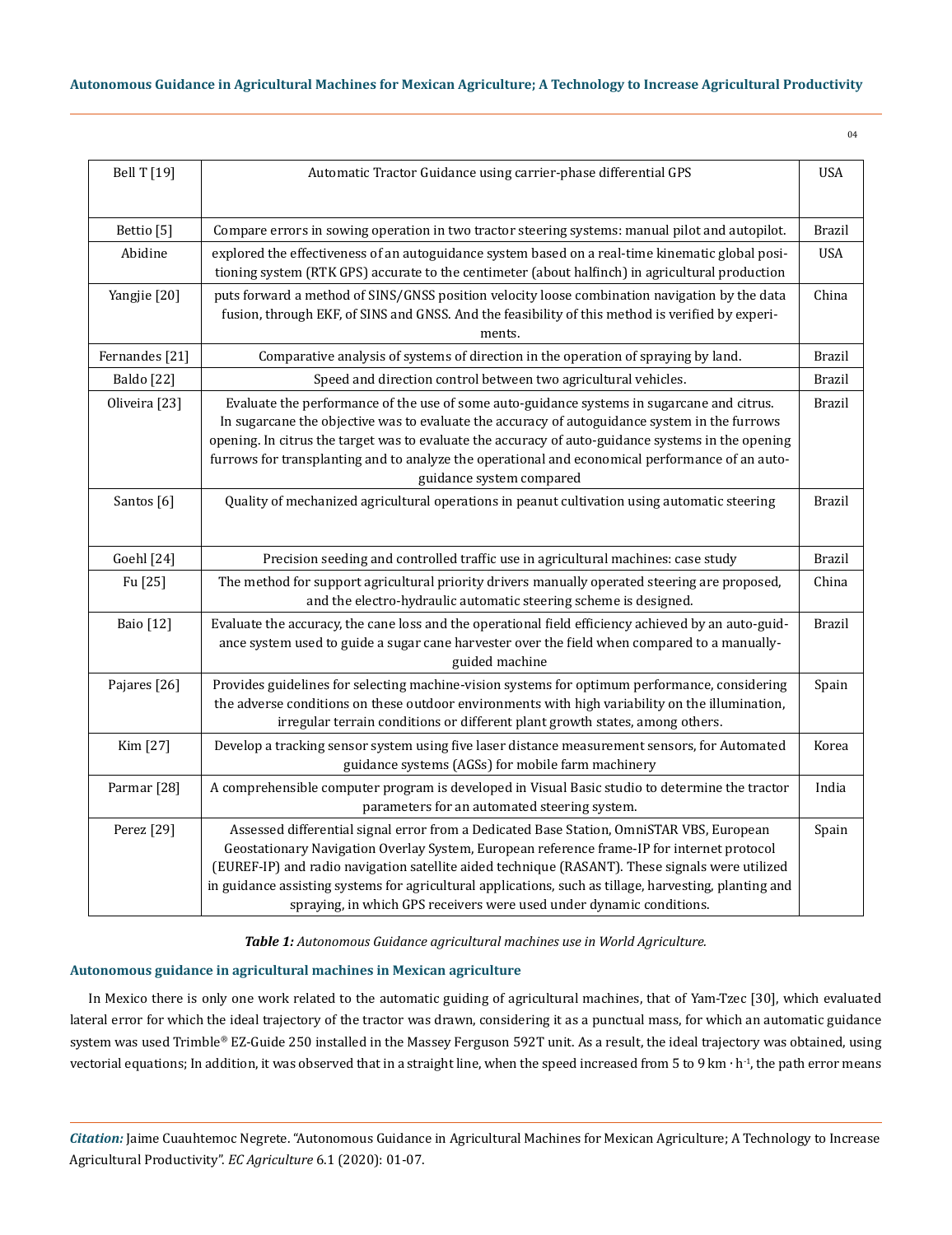increased from 2.0 to 7.0 cm. For the case of central pivot, having the same increase in speed, the behavior of the means was 6.1 to 7.8 cm, with significant differences between treatments ( $P \le 0.05$ ) [31-36].

### **Conclusion**

From the literature review, the results. show that in Mexico, the application of to Autonomous Guidance in agricultural machines to agriculture is practically minimal. It does not have the dynamism that it is taking in other countries, it is necessary to promote it to increase the productivity of small farmers. There are Human capital to apply the agricultural Autonomous Guidance to agriculture is guaranteed only has to be emphasized that is carried out motivating students and graduates to focus on agricultural and livestock production.

# **Bibliography**

- 1. Hu Jingtao., *et al*[. "Review of research on automatic guidance of agricultural vehicles".](https://www.researchgate.net/publication/282311557_Review_of_research_on_automatic_guidance_of_agricultural_vehicles) *Transactions of the Chinese Society of Agricul[tural Engineering \(Transactions of the CSAE\)](https://www.researchgate.net/publication/282311557_Review_of_research_on_automatic_guidance_of_agricultural_vehicles)* 31.10 (2015): 1-10.
- 2. Blackmore BS., *et al*. "System Requirements for a Small Autonomous Tractor". *[Agricultural Engineering International: the CIGR Journal](https://cigrjournal.org/index.php/Ejounral/article/view/525/0)  [of Scientific Research and Development](https://cigrjournal.org/index.php/Ejounral/article/view/525/0)* (2004).
- 3. Aditya Vishwas Kanade., *et al*[. "Development of IoT Controlled Agri-Rover for Automatic Seeding".](https://acadpubl.eu/jsi/2017-114-7-ICPCIT-2017/articles/11/24.pdf) *International Journal of Pure and Applied Mathematics* [114.11 \(2017\): 241-251.](https://acadpubl.eu/jsi/2017-114-7-ICPCIT-2017/articles/11/24.pdf)
- 4. [Kvíz Z and Kroulík M. "Automatic guidance systems in agricultural machinery as a tool for drivers' mental strain and workload relief".](https://www.researchgate.net/publication/322013441_Automatic_guidance_systems_in_agricultural_machinery_as_a_tool_for_drivers)  *[Research in Agricultural Engineering](https://www.researchgate.net/publication/322013441_Automatic_guidance_systems_in_agricultural_machinery_as_a_tool_for_drivers)* 63 (2017): S67-S72.
- 5. Cristhian Suttor Bettio., *et al*[. "Uso de Piloto Automatico Com Sinal RTX na Semeadura de Trigo em Curva Aberta E Fechada".](http://creaprw16.crea-pr.org.br/revista/Sistema/index.php/revista/article/view/197) *Revista [Técnico-Científica-agosto](http://creaprw16.crea-pr.org.br/revista/Sistema/index.php/revista/article/view/197)* (2016).
- 6. [Santos AF dos. "Qualidade das operações agrícolas mecanizadas na cultura do amendoim com uso do direcionamento automático".](https://repositorio.unesp.br/handle/11449/143957)  [Tese mestrado. UNESP \(2016\).](https://repositorio.unesp.br/handle/11449/143957)
- 7. Seide E., *et al*[. "A cheap Automatic Tractor´s driver Assistant System".](https://scialert.net/fulltextmobile/?doi=ajps.2009.451.454) *Asian of Plants Sciences* 8.6 (2009): 451-454.
- 8. Xiang Yin., *et al*[. "Development of autonomous navigation system for rice transplanter".](http://www.ijabe.org/index.php/ijabe/article/view/3023) *International Journal of Agricultural and [Biological Engineering](http://www.ijabe.org/index.php/ijabe/article/view/3023)* 11.6 (2018): 89.
- 9. Jie Wang., *et al*[. "Auto-steering based precise coordination method for in-field multi-operation of farm machinery".](http://www.ijabe.org/index.php/ijabe/article/view/3827) *International Jour[nal of Agricultural and Biological Engineering](http://www.ijabe.org/index.php/ijabe/article/view/3827)* 11.5 (2018).
- 10. Yoshisada Nagasaka., *et al*[. "A Global Positioning System guided automated rice transplanter".](https://www.sciencedirect.com/science/article/pii/S1474667015349569) *IFAC Proceedings* 46.18 (2013): 41-46.
- 11. Mirosław Czechlowski., *et al*[. "Application of ASG-EUPOS High Precision Positioning System for Cereal Harvester Monitoring".](https://www.researchgate.net/publication/330002301_APPLICATION_OF_ASG-EUPOS_HIGH_PRECISION_POSITIONING_SYSTEM_FOR_CEREAL_HARVESTER_MONITORING) *Journal [of Research and Applications in Agricultural Engineering](https://www.researchgate.net/publication/330002301_APPLICATION_OF_ASG-EUPOS_HIGH_PRECISION_POSITIONING_SYSTEM_FOR_CEREAL_HARVESTER_MONITORING)* 63.4 (2018).
- 12. [Fábio Henrique Rojo Baio. "Evaluation of an auto-guidance system operating on a sugar cane harvester".](https://link.springer.com/article/10.1007/s11119-011-9241-6) *Precision Agriculture* 13.1 [\(2012\): 141-147.](https://link.springer.com/article/10.1007/s11119-011-9241-6)
- 13. Yoshisada Nagasaka., *et al*[. "An autonomous rice transplanter guided by global positioning system and inertial measurement unit".](https://onlinelibrary.wiley.com/doi/abs/10.1002/rob.20294)  *[Journal of Field Robotics](https://onlinelibrary.wiley.com/doi/abs/10.1002/rob.20294)* 26.6-7 (2009).
- 14. Liangxi Huizi., *et al*[. "Detection method of navigation route of corn harvester based on image processing".](https://www.researchgate.net/publication/311640523_Detection_method_of_navigation_route_of_corn_harvester_based_on_image_processing) *Transactions of the Chinese [Society of Agricultural Engineering](https://www.researchgate.net/publication/311640523_Detection_method_of_navigation_route_of_corn_harvester_based_on_image_processing)* 32.22 (2016).

*Citation:* Jaime Cuauhtemoc Negrete. "Autonomous Guidance in Agricultural Machines for Mexican Agriculture; A Technology to Increase Agricultural Productivity". *EC Agriculture* 6.1 (2020): 01-07.

05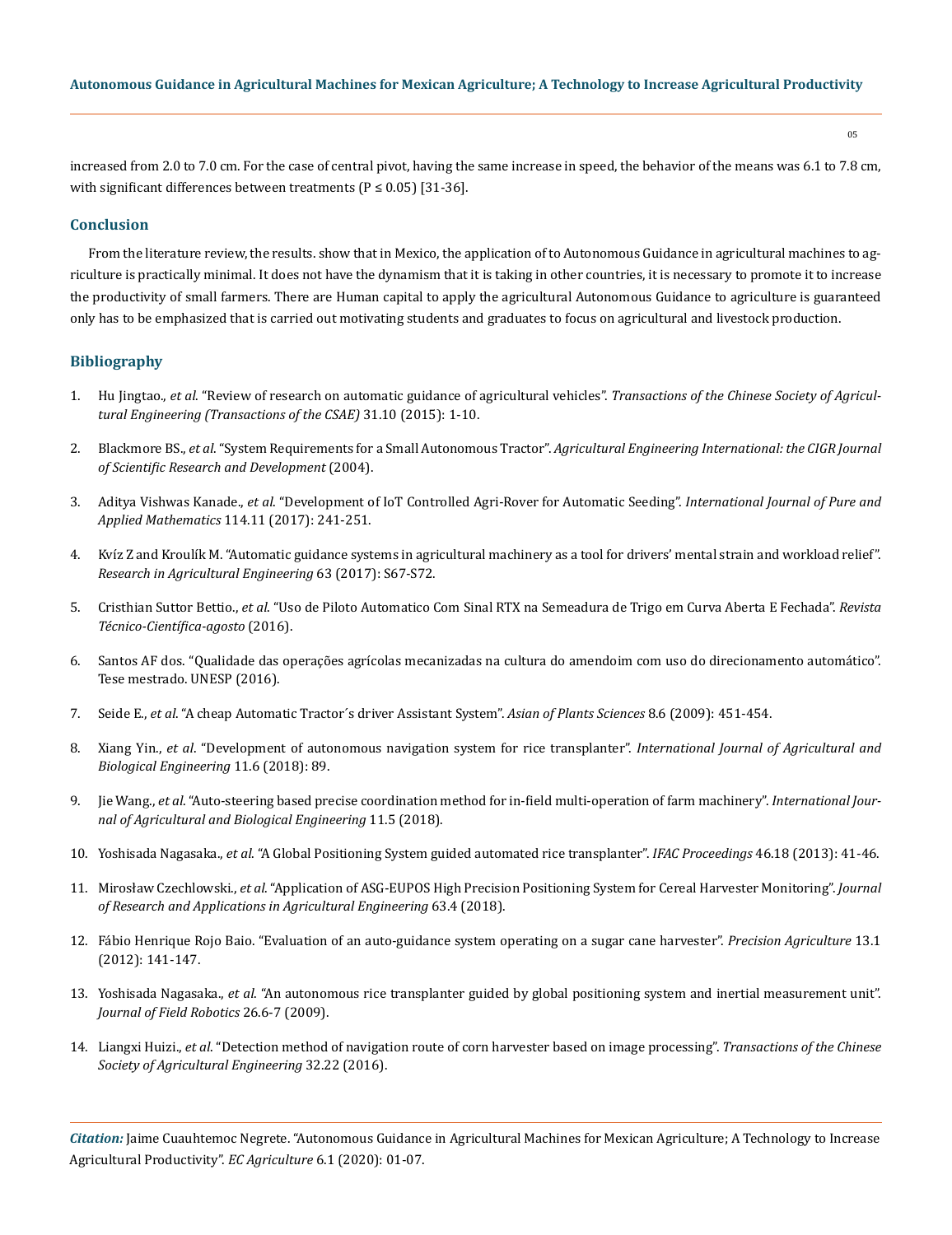- 15. Zhai Zhiqiang., *et al*[. "Test of binocular vision-based guidance for tractor based on virtual reality".](https://www.researchgate.net/publication/323970303_Test_of_binocular_vision-based_guidance_for_tractor_based_on_virtual_reality) *Transactions of the Chinese Society [of Agricultural Engineering](https://www.researchgate.net/publication/323970303_Test_of_binocular_vision-based_guidance_for_tractor_based_on_virtual_reality)* 33.23 (2017).
- 16. Wei Shuang., *et al*[. "Automatic navigation path search and turning control of agricultural machinery based on GNSS".](https://www.researchgate.net/publication/320109860_Automatic_navigation_path_search_and_turning_control_of_agricultural_machinery_based_on_GNSS) *Transactions of [the Chinese Society of Agricultural Engineering](https://www.researchgate.net/publication/320109860_Automatic_navigation_path_search_and_turning_control_of_agricultural_machinery_based_on_GNSS)* 33.1 (2017).
- 17. Zhang Wanzhi Bai Wenjing., *et al*[. "Linear time-varying model predictive controller improving precision of navigation path automatic](https://www.researchgate.net/publication/320428510_Linear_time-varying_model_predictive_controller_improving_precision_of_navigation_path_automatic_tracking_for_agricultural_vehicle)  tracking for agricultural vehicle". *[Transactions of the Chinese Society of Agricultural Engineering](https://www.researchgate.net/publication/320428510_Linear_time-varying_model_predictive_controller_improving_precision_of_navigation_path_automatic_tracking_for_agricultural_vehicle)* 33.13 (2017).
- 18. Aghkhani MH., *et al*[. "Automated Steering System of Tractor and Other Self-propelled Agricultural Machineries Using Visible Cable"](https://www.researchgate.net/publication/229020236_Automated_Steering_System_of_Tractor_and_Other_Self-propelled_Agricultural_Machineries_Using_Visible_Cable)  [\(2008\).](https://www.researchgate.net/publication/229020236_Automated_Steering_System_of_Tractor_and_Other_Self-propelled_Agricultural_Machineries_Using_Visible_Cable)
- 19. [Bell T. "Automatic tractor guidance using carrier-phase differential GPS".](https://www.sciencedirect.com/science/article/pii/S0168169999000551) *Computer and Electronics in Agriculture* 25.1-2 (2000): 53- [66.](https://www.sciencedirect.com/science/article/pii/S0168169999000551)
- 20. Gu Yangjie., *et al*[. "Researching on the Application of Integrated Navigation in Agricultural Vehicles".](http://docplayer.net/133859763-Researching-on-the-application-of-integrated-navigation-in-agricultural-vehicles.html) *International Journal of Research [in Engineering and Science](http://docplayer.net/133859763-Researching-on-the-application-of-integrated-navigation-in-agricultural-vehicles.html) (IJRES)* (2016).
- 21. Fernandes F. "Comparative Analysis of Systems of Direction in the operation of spraying by land". Dissertação (Mestrado em Agronomia) - Universidade Federal de Santa Maria, Santa Maria (2013).
- 22. Baldo RFG. "Controle da velocidade e da direção entre dois veículos agrícolas". f. Tese (doutorado) Universidade Estadual de Campinas, Faculdade de Engenharia Agrícola, Campinas, SP (2011): 88.
- 23. [Tiago Carletti Antunes de Oliveira. Estudos sobre desempenho de sistemas de piloto automático em tratores. Tese \(doutorado\) Uni](https://www.escavador.com/sobre/11390951/tiago-carletti-antunes-de-oliveira)[versidade de São Paulo \(2009\).](https://www.escavador.com/sobre/11390951/tiago-carletti-antunes-de-oliveira)
- 24. [Goehl CM. "Semeadura de Precisao e Utilizacao de Trafego Controlado em Máquinas Agrícolas: Estudo de caso". Dissertação Univer](https://repositorio.ufsm.br/handle/1/4827)[sidade Federal de Santa Maria \(2015\).](https://repositorio.ufsm.br/handle/1/4827)
- 25. Weiqiang Fu., *et al*[. "Development of tractor automatic steering system with manual priority function".](https://ieeexplore.ieee.org/document/7288000) *IEEE International Conference [on Cyber Technology in Automation, Control, and Intelligent Systems](https://ieeexplore.ieee.org/document/7288000) (CYBER)* (2015).
- 26. Gonzalo Pajares., *et al*[. "Machine-Vision Systems Selection for Agricultural Vehicles A Guide".](https://www.mdpi.com/2313-433X/2/4/34) *Journal of Imaging* 34.2 (2016).
- 27. Joon-Yong Kim., *et al.* ["Development of Automated Guidance Tracking Sensor System Based on Laser Distance Sensors".](https://www.e-sciencecentral.org/articles/SC000021729) *Journal of [Biosystems Engineering](https://www.e-sciencecentral.org/articles/SC000021729)* 41.4 (2016): 319-327.
- 28. Raghuvirsinh Parmar., *et al*[. "Development of Program in VB to Compute Tractor Parameters on Automatic Steering".](http://www.computerscijournal.org/vol10no3/development-of-program-in-vb-to-compute-tractor-parameters-on-automatic-steering/) *Oriental Journal [of Computer Science and Technology](http://www.computerscijournal.org/vol10no3/development-of-program-in-vb-to-compute-tractor-parameters-on-automatic-steering/)* 10.3 (2017): 636-643.
- 29. M Perez-Ruiz., *et al*[. "Assessing GNSS correction signals for assisted guidance systems in agricultural vehicles".](https://www.researchgate.net/publication/225806471_Assessing_GNSS_correction_signals_for_assisted_guidance_system_in_agricultural_vehicles) *Precision Agriculture* [12 \(2011\): 639-652.](https://www.researchgate.net/publication/225806471_Assessing_GNSS_correction_signals_for_assisted_guidance_system_in_agricultural_vehicles)
- 30. Yam-Tzec JAI., *et al.* "Efecto del sistema de guiado semi-automático en la trayectoria de un tractor agrícola". *Revista Ingeniería Agrícola* 8.3 (2014): 12-17.
- 31. Adão F., *et al*[. "Parallelism error in peanut sowing operation with auto-steer guidance".](http://www.scielo.br/scielo.php?script=sci_arttext&pid=S1415-43662017001000731) *Revista Brasileira de Engenharia Agrícola e Ambiental* [21.10 \(2017\): 731-736.](http://www.scielo.br/scielo.php?script=sci_arttext&pid=S1415-43662017001000731)
- 32. Adão F., *et al*[. "Position Errors in Sowing in Curved and Rectilinear Routes Using Autopilot".](http://www.scielo.br/scielo.php?script=sci_arttext&pid=S0100-69162018000400568) *Engenharia Agrícola, Jaboticabal* 38.4 [\(2018\): 568-576.](http://www.scielo.br/scielo.php?script=sci_arttext&pid=S0100-69162018000400568)

*Citation:* Jaime Cuauhtemoc Negrete. "Autonomous Guidance in Agricultural Machines for Mexican Agriculture; A Technology to Increase Agricultural Productivity". *EC Agriculture* 6.1 (2020): 01-07.

06